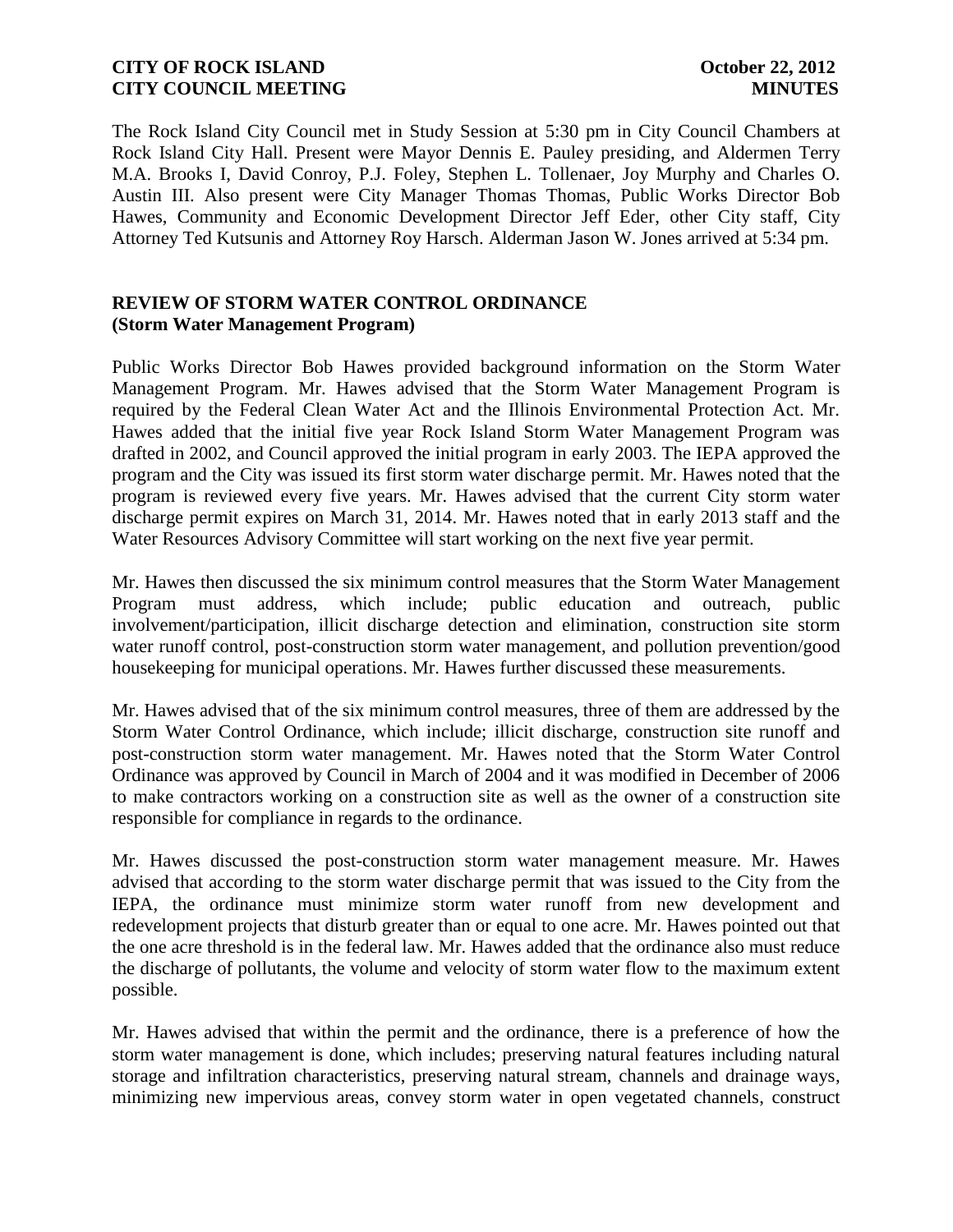structures that provide both quantity and quality control with structures serving multiple sites being preferable, and constructing structures that provide only quantity control with structures serving multiple sites being preferable. Mr. Hawes discussed the latter requirement in regards to developments that were happening in the City as it related to not making flooding any worse than it is. Mr. Hawes stated that the City's ordinance requires the lowest level of control, which is quantity control only and that post-development storm water runoff does not exceed the predevelopment rate.

Mr. Hawes pointed out that the next storm water discharge permit will be effective April 1, 2014 and the next permit will require quantity controls as well as quality controls. Mr. Hawes added that an IEPA workgroup has recommended that the first 1.35 inches of rainfall per storm must be retained on site. Mr. Hawes further discussed this proposed requirement. Mr. Hawes discussed post-construction storm water management as it related to Class 3 permits when there is more than an acre of impervious area or more than an acre of disturbed area. Mr. Hawes noted that 16 projects have been constructed in the City with Class 3 permits that have required detention. Mr. Hawes then discussed detention requirements as it related to Moline, Rock Island, East Moline, Rock Island County, Bettendorf and Davenport. It was noted that Moline and Rock Island County have the same detention requirements as the City of Rock Island.

Council discussed storm water control as it related to other cities' requirements in regards to acreage. Mr. Hawes stated that the City is required by law to control anything over an acre. Attorney Roy Harsch stated that Illinois is delegated by the USEPA to administer and enforce the storm water general permit requirements and issue the general permits in Illinois. Attorney Harsch added that the federal law becomes an Illinois law. Council further discussed this issue as it related to development and redevelopment projects.

After more discussion, Mr. Hawes reiterated that the IEPA requires post-construction storm water management for all projects greater than one acre of disturbed area. Mr. Hawes added that the City's requirements are minimal in which post-construction runoff cannot exceed preconstruction runoff. Mr. Hawes advised that the construction cost of detention facilities varies greatly depending upon the layout of the development. Mr. Hawes pointed out that any changes to the mandated portions of the Storm Water Control Ordinance will need to be submitted to the IEPA and if any changes are made, they must be consistent with the requirements of the City's storm water discharge permit. Mr. Hawes added that the minimum IEPA requirements for postconstruction storm water control will become greater in April of 2014.

Attorney Harsch discussed regulatory provisions as it related to the proposed mandated storm water runoff regulations. Council discussed the proposed mandated storm water runoff regulations.

Mr. Hawes and Council discussed the process as it related to the steps to be taken in regards to the developer and the development of a project concerning acreage, detention, storm water runoff, regulations, cost and development issues.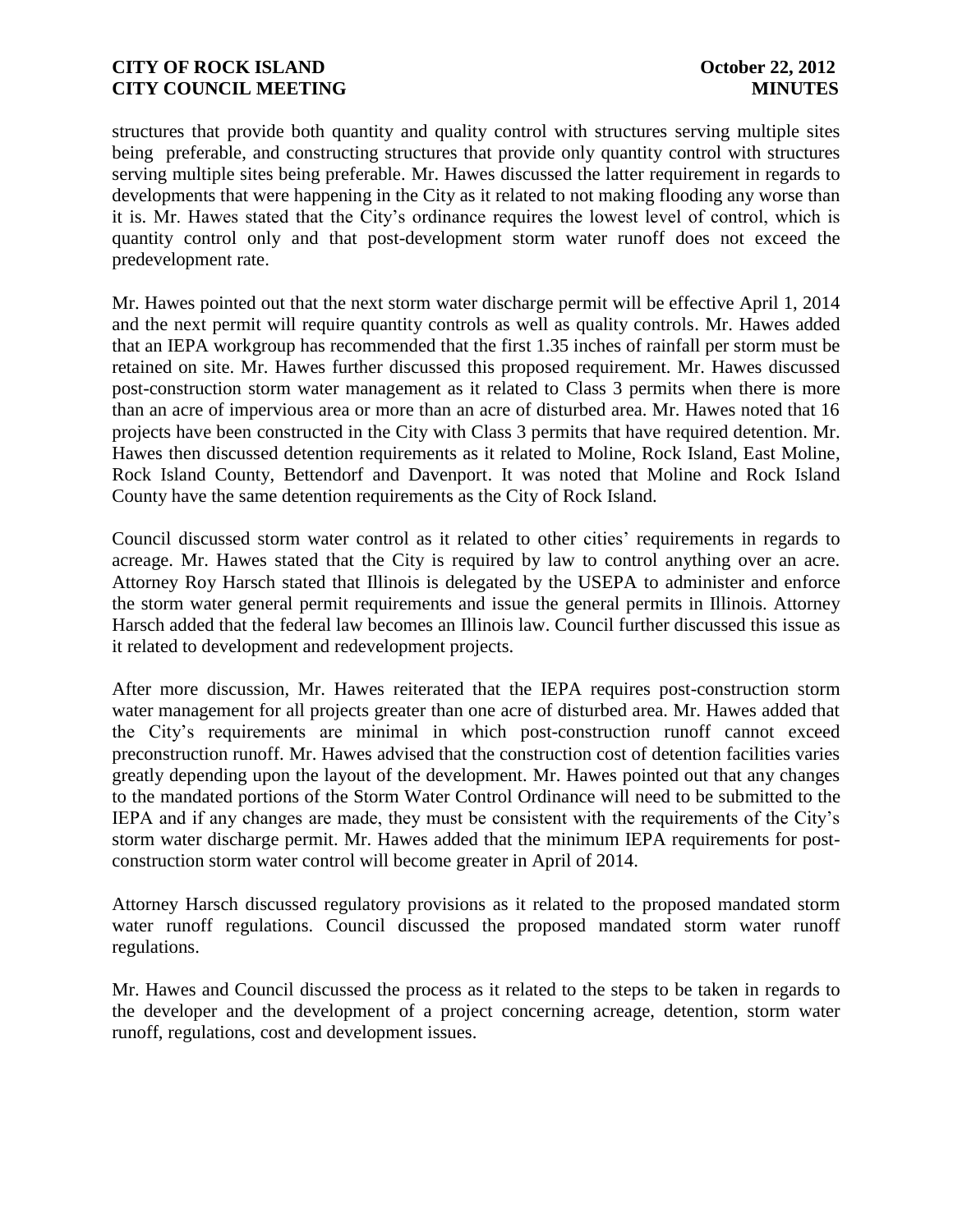#### **ADJOURNMENT**

A motion made by Alderman Foley and seconded by Alderwoman Murphy to adjourn the meeting carried by the following Aye and No vote. Those voting Aye being; Alderman Brooks, Alderman Conroy, Alderman Foley, Alderman Tollenaer, Alderman Jones, Alderwoman Murphy and Alderman Austin; those voting No, none. The meeting was adjourned at 6:34 pm.

Aleisha L. Patchin, City Clerk

\_\_\_\_\_\_\_\_\_\_\_\_\_\_\_\_\_\_\_\_\_\_\_\_\_\_\_\_\_\_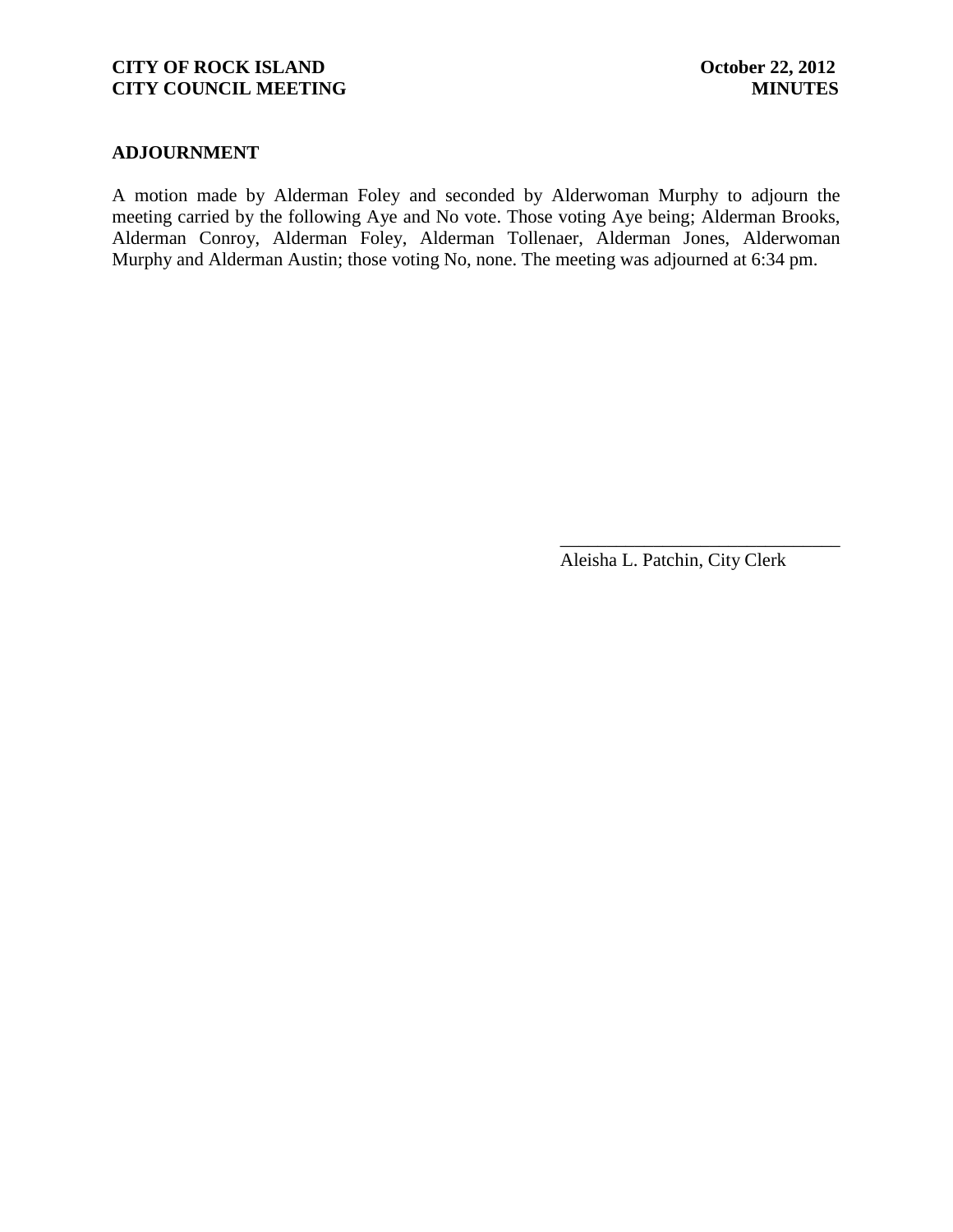Rock Island City Council met in regular session at 6:45 pm in Council Chambers of Rock Island City Hall. Present were Mayor Dennis E. Pauley presiding, and Aldermen Terry M.A. Brooks I, David Conroy, P.J. Foley, Stephen L. Tollenaer, Jason W. Jones, Joy Murphy and Charles O. Austin III. Also present were City Manager Thomas Thomas and City Attorney Ted Kutsunis.

### Introductory Proceedings

Mayor Pauley called the meeting to order and led in the Pledge of Allegiance. Alderman Austin gave the Invocation.

### Agenda Item #5 **Minutes of the meeting of October 15, 2012.**

A motion was made by Alderman Foley and seconded by Alderman Tollenaer to approve the minutes of the meeting of October 15, 2012 as printed. The motion carried by the following Aye and No vote; those voting Aye being; Alderman Brooks, Alderman Conroy, Alderman Foley, Alderman Tollenaer, Alderman Jones, Alderwoman Murphy and Alderman Austin; those voting No, none.

## Agenda Item #6 **Update Rock Island by Mayor Pauley.**

Mayor Pauley advised that you can shop till you drop dead on Saturday, October 27, 2012 at the College Hill District Hill-O-Ween event. The Mayor added that there will be free kids events including trick or treating, face painting, Halloween crafts and games from 5:00 pm to7:00 pm and then starting at 7:00 pm, Boo's and Booze starts with food & drink specials, live music and adult costume contests. It was noted to go to [www.colleghilldistrict.com](http://www.colleghilldistrict.com/) for more details.

Mayor Pauley stated that Fright Night in The District will be held on Thursday, October 25, 2012 from 5:00 pm to 8:00 pm on the Great River Plaza at  $2<sup>nd</sup>$  Avenue between  $17<sup>th</sup>$  &  $19<sup>th</sup>$  Streets. Mayor Pauley indicated that Rock Island Parks and Recreation, Rock Island County Area Project, Martin Luther King, Jr. Community Center and The District are proud to present a Halloween themed evening of "Ghosts and Giggles." It was noted that the first 1,000 "ghouls and boys" will each receive a free bag of treats. Mayor Pauley advised that children can enter the costume contest, play the match game or look out for scary characters. It was noted that District businesses will offer trick or treating and various community agencies will be on hand with crafts, activities, novelties, treats and information. Mayor Pauley offered that Fright Night is free to the public. For more information, please call The District at 309-788-6311 or visit [www.ridistrict.com.](http://www.ridistrict.com/)

Mayor Pauley advised that this year, Halloween Trick or Treat hours in the City of Rock Island will be Wednesday, October  $31<sup>st</sup>$  from 5:00 pm to 8:00 pm. The Mayor added that residents who wish to welcome trick or treaters should leave a door or porch light on. It was noted that children should be advised to only visit homes with outside lights on.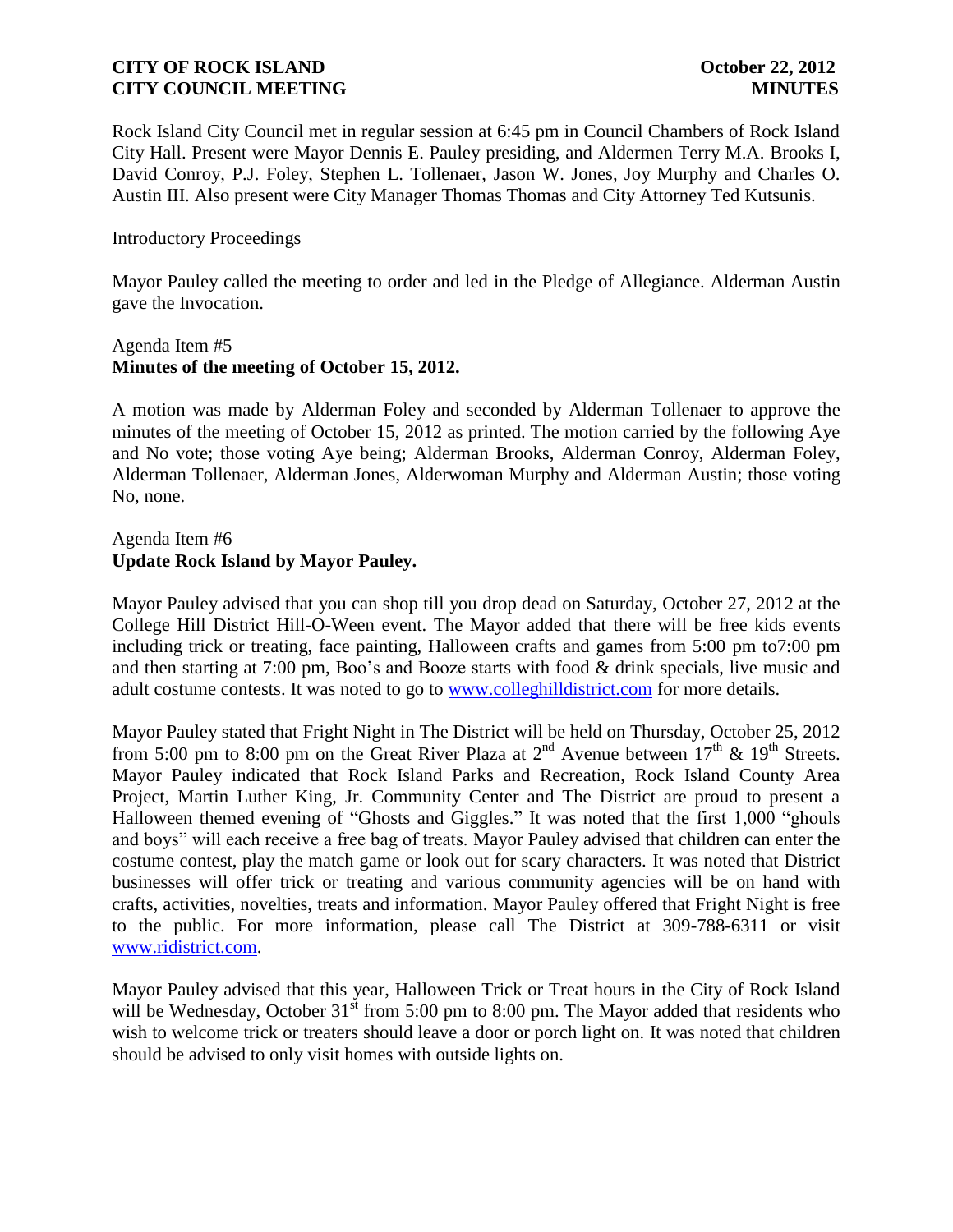Mayor Pauley stated that the City of Rock Island is pleased to announce the selection of a new Martin Luther King, Jr. Community Center Director. Please join us in welcoming, Mr. Dwight Ford as he returns home to Rock Island. The Mayor added that Mr. Ford's official start date is today, October 22, 2012. It was noted that at last year's Memorial Service at the King Center, Mr. Ford gave the keynote address. Mayor Pauley advised that Mr. Ford most recently worked as the Executive Director of the Eastern Nebraska Community Action Parternership. Mr. Ford has a Masters Degree from Harvard University. The Mayor added that as Director of the Martin Luther King, Jr. Community Center, Mr. Ford will be responsible for planning, directing, coordinating, and supervising all the programs and activities for the center.

Mr. Ford stepped forward and thanked the Mayor and Council for their support. Mr. Ford stated that he personally has benefitted from the Martin Luther King Center. Mr. Ford advised that he is looking forward to working alongside the board of directors and friends of the King Center to continue the high level of accountability, and to make sure there are measurable outcomes and a return on investment for his services, and to ensure that they are accessible for citizens of the community that need assistance.

# Agenda Item #7 **Presentation of the Financial Management Report for September 2012.**

Finance Director Cynthia Parchert stated that not much has changed since last month. Ms. Parchert pointed out that the replacement tax is showing a predicted shortfall of \$167,000.00. Ms. Parchert explained that the State of Illinois did not pay replacement tax refunds during Fiscal Year 2010 and 2011. Ms. Parchert added that as a result, eight funds that remain in the personal property tax replacement tax funds transfers out. Ms. Parchert commented that the State transferred out too much because they failed to make these refunds; as a result, the State has overpaid the City. It was noted that this happened to everyone within the State, and they are reducing the City's payments by 12.9% this year to make up for that shortfall.

Ms. Parchert pointed out that it could be approximately \$167,000.00 on the low side or it could be \$300,000.00 on the high side depending on which model of prediction is looked at. Ms. Parchert advised that this does not impact the City's bottom line. Ms. Parchert added that the City has some overages in local options sales tax to make up for that deficit. Ms. Parchert reiterated that it will not significantly impact the City.

### Agenda Item #8

# **A Special Ordinance establishing Type A residential permit parking only area on 29th Street between 7th and 9th Avenues.**

It was moved by Alderman Jones and seconded by Alderwoman Murphy to consider, suspend the rules and pass the ordinance. The motion carried by the following Aye and No vote; those voting Aye being; Alderman Brooks, Alderman Conroy, Alderman Foley, Alderman Tollenaer, Alderman Jones, Alderwoman Murphy and Alderman Austin; those voting No, none.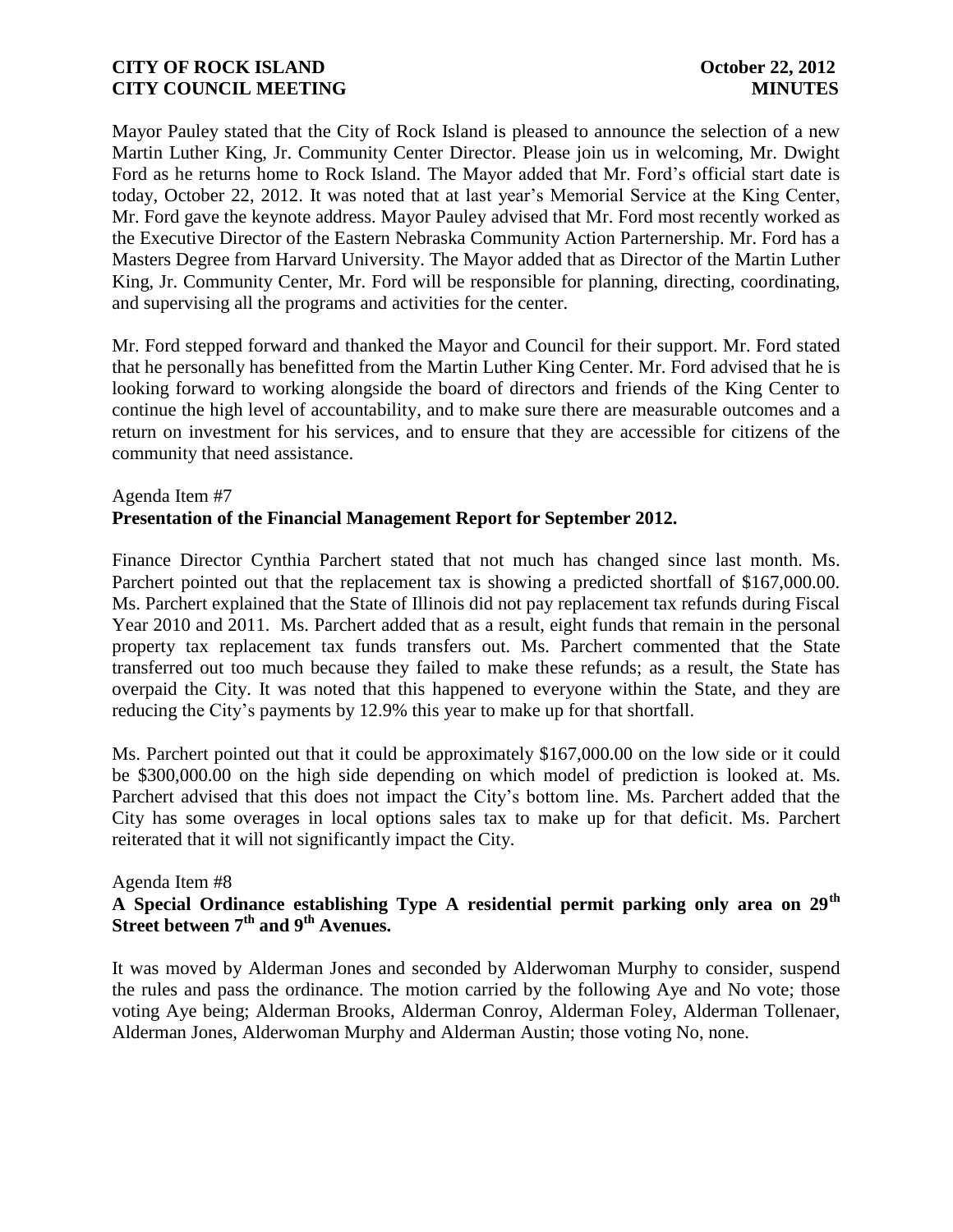Agenda Item #9 **CLAIMS**

It was moved by Alderman Conroy and seconded by Alderman Foley to accept the following reports and authorize payments as recommended. The motion carried by the following Aye and No vote; those voting Aye being; Alderman Brooks, Alderman Conroy, Alderman Foley, Alderman Tollenaer, Alderman Jones, Alderwoman Murphy and Alderman Austin; those voting No, none.

- a. Report from the Administrative Services Department regarding payment in the amount of \$10,000.00 to Timothy Gano and Attorney James Vainikos of Cornfield and Feldman (Crawford & Company) for Worker's Compensation settlement for Timothy Gano.
- b. Report from the Administrative Services Department regarding payment in the amount of \$11,203.44 to Travis Eygabroad and Caroleann Gallagher of James Ridge and Associates (Crawford & Company) for Worker's Compensation settlement for Travis Eygabroad.
- c. Report from the Public Works Department regarding payment #2 in the amount of  $$50,962.45$  to Brandt Construction for services provided for the  $16<sup>th</sup>$  Avenue Resurfacing: 33<sup>rd</sup> to 38<sup>th</sup> Streets project.

# Agenda Item #10 **Claims for the week of October 12 through October 18 in the amount of \$979,406.48.**

Alderman Tollenaer moved and Alderman Conroy seconded to allow the claims. The motion carried by the following Aye and No vote; those voting Aye being; Alderman Brooks, Alderman Conroy, Alderman Foley, Alderman Tollenaer, Alderman Jones, Alderwoman Murphy and Alderman Austin; those voting No, none.

## Agenda Item #11 **Payroll for the weeks of October 1 through October 14 in the amount of \$1,293,345.23.**

It was moved by Alderman Foley and seconded by Alderman Tollenaer to allow the payroll. The motion carried by the following Aye and No vote; those voting Aye being; Alderman Brooks, Alderman Conroy, Alderman Foley, Alderman Tollenaer, Alderman Jones, Alderwoman Murphy and Alderman Austin; those voting No, none.

Agenda Item #12

# **Report from the Public Works Department regarding bids for Aerobic Aeration Unit Cleaning at the Southwest Treatment Plant, recommending the bid be awarded to Valley Construction in the amount of \$47,440.00.**

Alderman Conroy moved and Alderman Foley seconded to award the bid as recommended and authorize the City Manager to execute the contract documents. The motion carried by the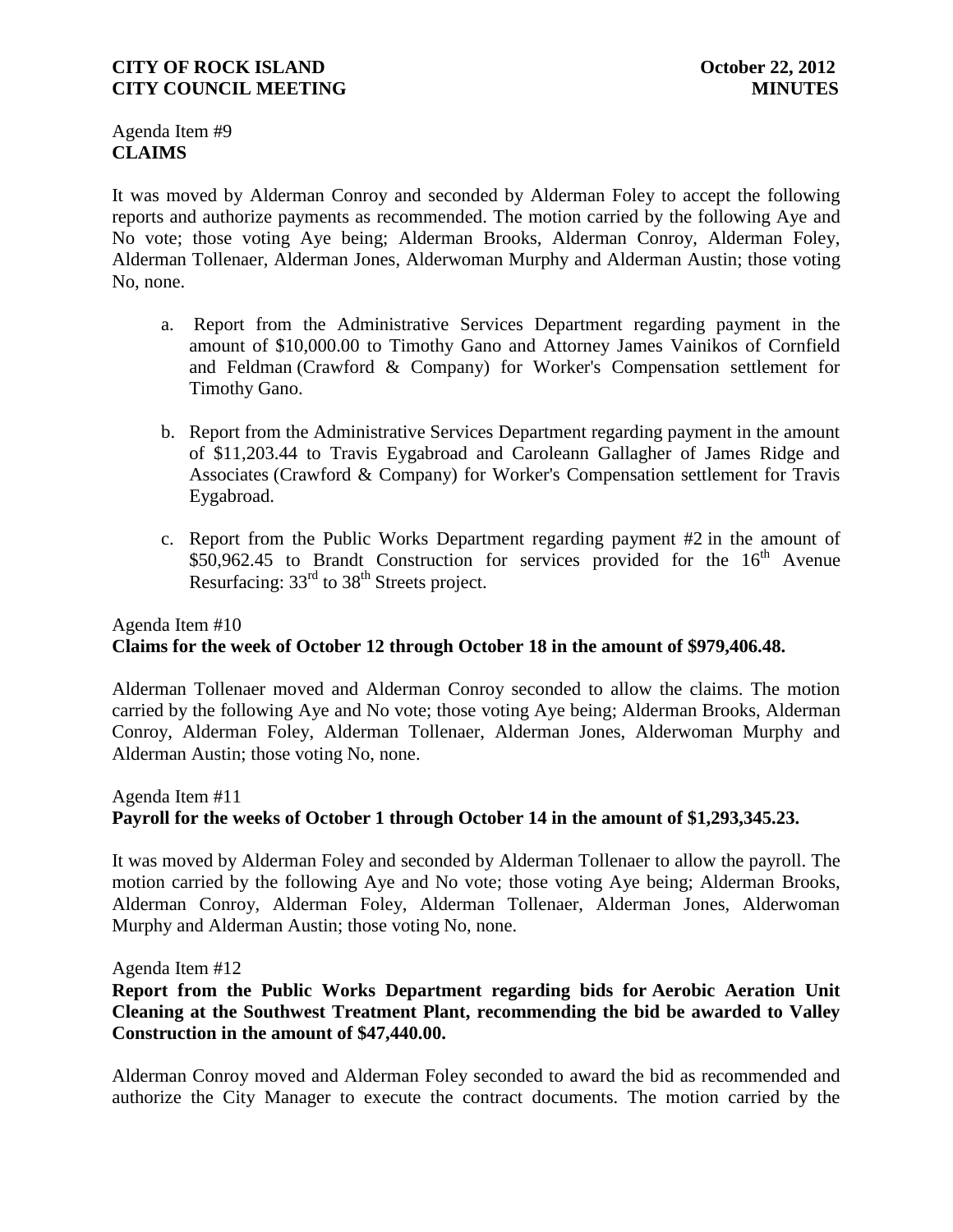following Aye and No vote; those voting Aye being; Alderman Brooks, Alderman Conroy, Alderman Foley, Alderman Tollenaer, Alderman Jones, Alderwoman Murphy and Alderman Austin; those voting No, none.

#### Agenda Item #13

**Report from the Community and Economic Development Department regarding bids for the revised design of the Transient Boat Dock (The Landing) at Schwiebert Riverfront Park, recommending the bid be awarded to Valley Construction in the amount of \$1,459,000.00.**

It was moved by Alderman Jones and seconded by Alderman Conroy to award the bid as recommended, subject to approved grant agreement, Corps of Engineers permits, and an approved Incidental Taking plan and authorize the City Manager to execute the contract documents.

Discussion followed with Alderman Jones inquiring upon Parks and Recreation Director Bill Nelson to explain the changes that have occurred and the financing for the project.

Mr. Nelson advised that the report will be coming to Council soon in regards to the maintenance and cost. Mr. Nelson stated that on the Parks and Recreation side, the daily maintenance would be approximately four to five thousand dollars a year. Mr. Nelson advised that the facility was originally a U shape with an opening out towards the river; the new design reflects an opening towards the west or the downstream side. Mr. Nelson stated that this will lessen some wave action and make it easier for boaters to get in. Mr. Nelson added that this will also host 24 boats. Mr. Nelson further discussed the changes as it related to the redesign of the dock and the staging area for people to wait at.

Council discussed the modifications.

Community and Economic Development Director Jeff Eder advised that in regards to cost, this is being paid out of grant funds and the City has a match coming out of TIF District funds.

Council further discussed cost and the design modifications.

After discussion, the motion carried by the following Aye and No vote; those voting Aye being; Alderman Brooks, Alderman Conroy, Alderman Foley, Alderman Tollenaer, Alderman Jones, Alderwoman Murphy and Alderman Austin; those voting No, none.

#### Agenda Item #14

## **Report from the Finance Department regarding a contract with American Bank and Trust for Banking Services.**

Alderman Foley moved and Alderman Tollenaer seconded to approve the contract as recommended and authorize the City Manager to execute the contract documents. The motion carried by the following Aye and No vote; those voting Aye being; Alderman Brooks, Alderman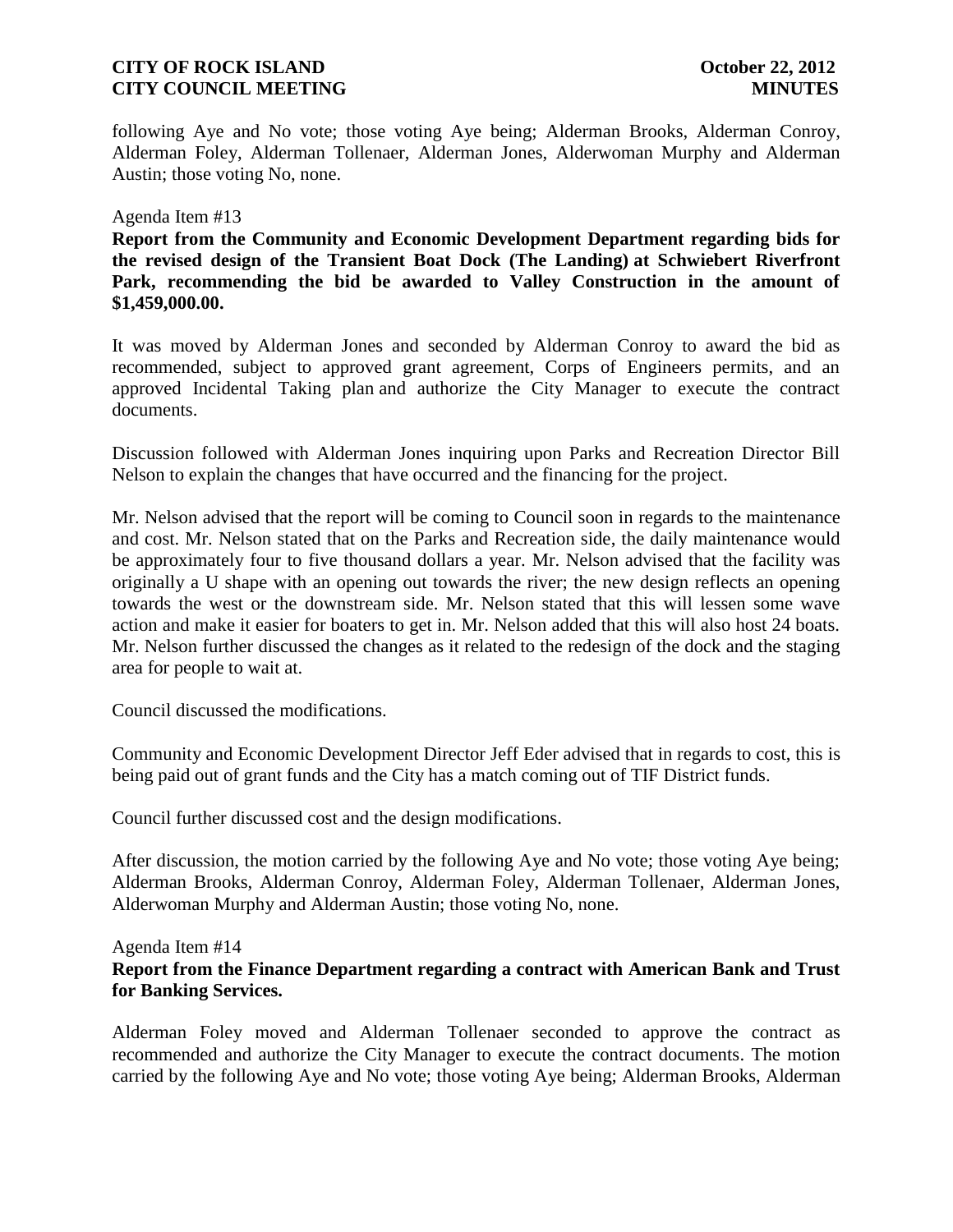Conroy, Alderman Foley, Alderman Tollenaer, Alderman Jones and Alderwoman Murphy; those voting No, none. Alderman Austin abstained.

#### Agenda Item #15

### **Report from the Public Works Department regarding an agreement with Shive-Hattery, Inc. for design services for the Fire Station No. 2/SW Library Branch Roof Replacement project in a fixed fee amount of \$15,900.00.**

It was moved by Alderman Conroy and seconded by Alderman Foley to approve the agreement as recommended and authorize the City Manager to execute the contract documents. The motion carried by the following Aye and No vote; those voting Aye being; Alderman Brooks, Alderman Conroy, Alderman Foley, Alderman Tollenaer, Alderman Jones, Alderwoman Murphy and Alderman Austin; those voting No, none.

#### Agenda Item #16

# **Report from the Mayor regarding an appointment to the Martin Luther King Junior Center Board.**

Alderman Foley moved and Alderman Conroy seconded to approve the appointment as recommended. The motion carried by the following Aye and No vote; those voting Aye being; Alderman Brooks, Alderman Conroy, Alderman Foley, Alderman Tollenaer, Alderman Jones, Alderwoman Murphy and Alderman Austin; those voting No, none.

Finance Director Cynthia Parchert was appointed as an Ex-Officio member to the Martin Luther King Junior Center Board.

#### Agenda Item #17

## **Report from the City Clerk regarding a request from Martinis on the Rock to hold a fundraising event outside on Sunday, November 4, 2012 from noon to 9:00 pm at 4619 34th Street.**

It was moved by Alderman Foley and seconded by Alderman Conroy to approve the event as recommended, subject to complying with all liquor license regulations and subject to being closed down early if noise complaints are received. The motion carried by the following Aye and No vote; those voting Aye being; Alderman Brooks, Alderman Conroy, Alderman Foley, Alderman Tollenaer, Alderman Jones, Alderwoman Murphy and Alderman Austin; those voting No, none.

#### Agenda Item #18

## **Report from the City Clerk regarding a Plaza activity application from CBS4/WHBF TV requesting utilization of parking Lot F for their Toys for Tots Donation Drop-off to be held on Tuesday, November 27, 2012 from 5:30 am to 6:30 pm, and a request to waive the event fees.**

Alderman Conroy moved and Alderman Jones seconded to approve the event and waive the fees as recommended. The motion carried by the following Aye and No vote; those voting Aye being;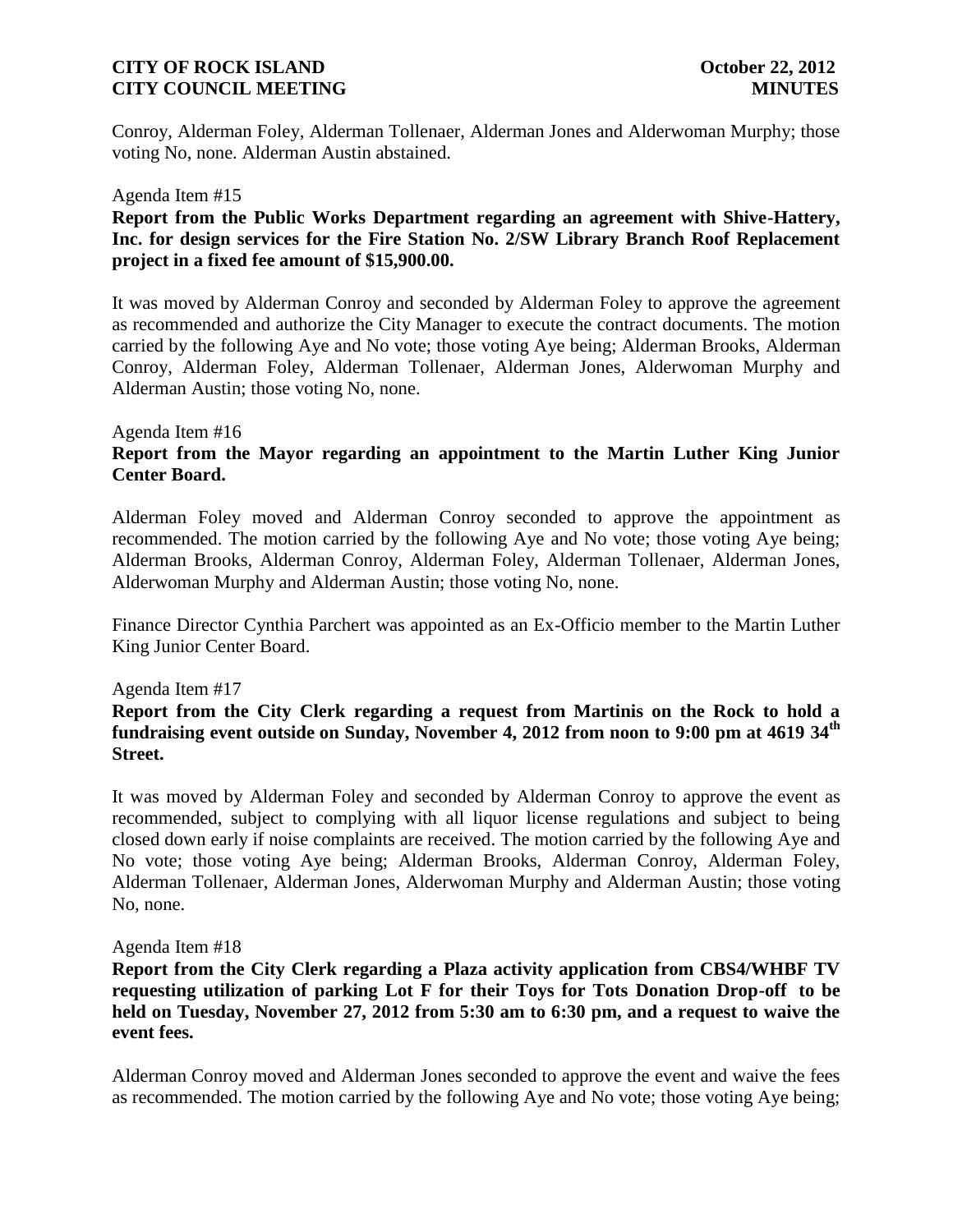Alderman Brooks, Alderman Conroy, Alderman Foley, Alderman Tollenaer, Alderman Jones, Alderwoman Murphy and Alderman Austin; those voting No, none.

## Agenda Item #19 **Other Business**

No one signed up to address Council to speak on a topic.

Alderman Austin stated that this will be Police Chief Scott Harris' last Council meeting. It was noted that Police Chief Harris is retiring.

Alderman Austin stated that a concern from our bicycle friends has been the inability to get across the Rock River. Alderman Austin commented that they can take the river trail all the way from Savanna to Sunset Park and they wish that they could go further south. Alderman Austin indicated that now, it has become much easier than it once was. Alderman Austin offered that now, there are sharrows across the City of Rock Island. Alderman Austin added that if the sharrows are followed, it will take a bicyclist to the new Rock River Bridge. Alderman Austin advised that within the last month, Milan has dedicated the path from the south end of the bridge. Alderman Austin stated that bicyclists now have a new way to head south.

Alderwoman Murphy announced that the Keystone Neighborhood Association will hold their fall general meeting on Thursday, October  $25<sup>th</sup>$  starting at 6:00 pm. Alderwoman Murphy added that at this meeting, they will be electing officers for their board next year. It was noted that they will have free pizza and drinks. Alderwoman Murphy commented that desserts will be available for a small charge. Alderwoman Murphy added that everyone is welcome to attend this meeting.

Alderwoman Murphy encouraged everyone to Shop Rock Island. Alderwoman Murphy stated that Cool Beanz Coffeehouse has been very active in the College Hill District Association and they are celebrating their 3rd Anniversary. Alderwoman Murphy stated that the College Hill Business District will be having their third annual Hill-O-Ween Walk on Saturday, October  $27<sup>th</sup>$ . Alderwoman Murphy advised that from 12:00 pm to 5:00 pm, all of the businesses will have retail specials, and from 5:00 pm to 7:00 pm, there will be free kids trick or treating, face painting and Halloween craft and games. Alderwoman Murphy commented that later that night, for the adults, they will have a bar crawl, costume contest and live music. Alderwoman Murphy added that the College Hill District will have transportation shuttles from the east end on 38<sup>th</sup> Street of the College Hill District to  $30<sup>th</sup>$  Street on the west end of the College Hill District. Alderwoman Murphy encouraged everyone to shop local.

#### Agenda Item #20

# **Executive Session on Litigation and Personnel.**

Note: The Executive Session on Personnel was not needed at this time**.**

A motion was made by Alderman Foley and seconded by Alderwoman Murphy at 7:09 pm to recess to Executive Session on matters of Litigation. The motion carried on a roll call vote.